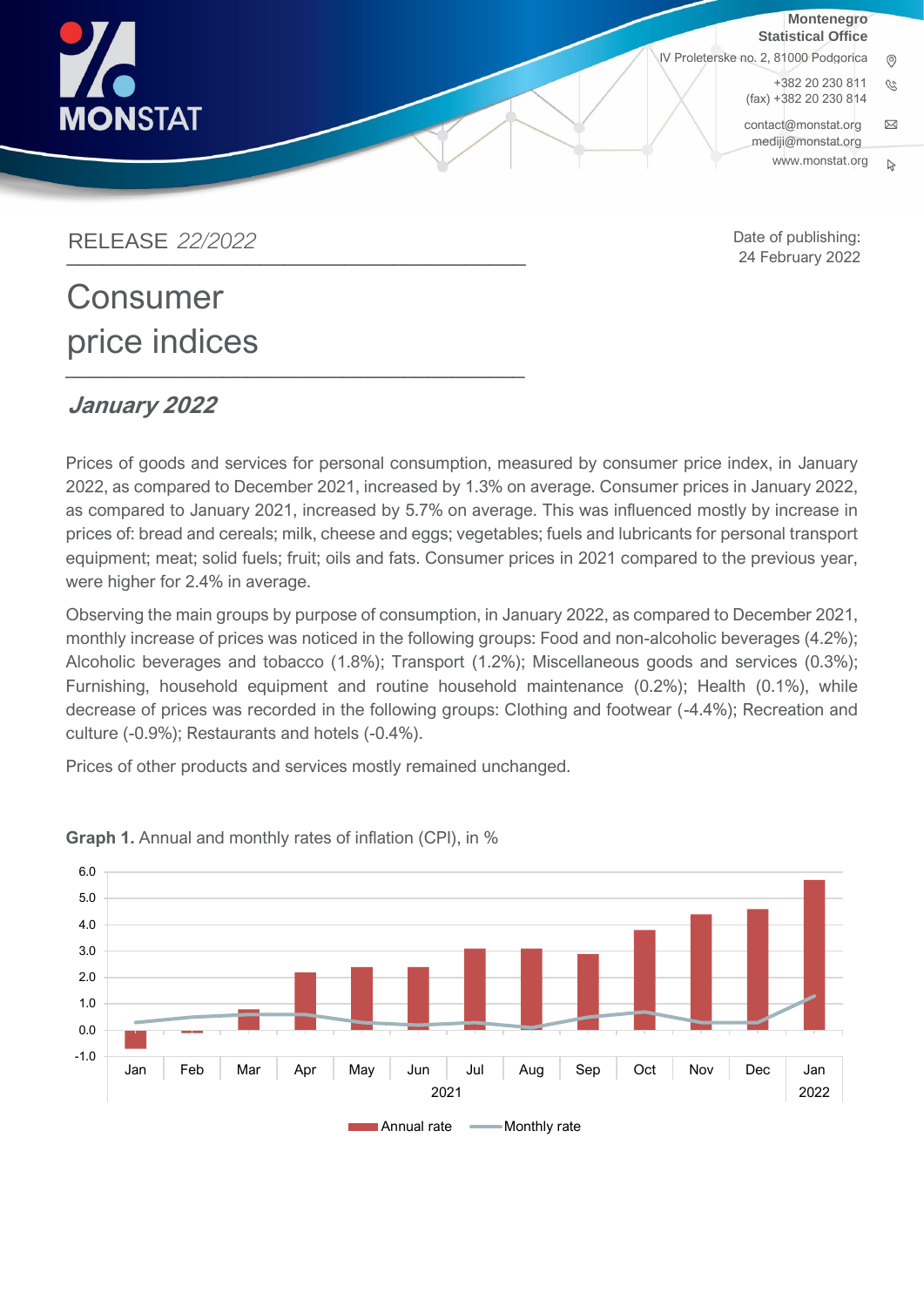**Table 1.** Inflation rate measured by Consumer price indices (CPI)

|      | Jan    | Feb    | Mar | Apr           | May | Jun                           | Jul | Aug | Sep | Oct | Nov | <b>Dec</b> |
|------|--------|--------|-----|---------------|-----|-------------------------------|-----|-----|-----|-----|-----|------------|
|      |        |        |     |               |     | <b>Annual inflation rate</b>  |     |     |     |     |     |            |
| 2021 | $-0.7$ | $-0.1$ | 0.8 | $2.2^{\circ}$ | 2.4 | 2.4                           | 3.1 | 3.1 | 2.9 | 3.8 | 4.4 | 4.6        |
| 2022 | 5.7    |        |     |               |     |                               |     |     |     |     |     |            |
|      |        |        |     |               |     | <b>Monthly inflation rate</b> |     |     |     |     |     |            |
| 2021 | 0.3    | 0.5    | 0.6 | 0.6           | 0.3 | 0.2                           | 0.3 | 0.1 | 0.5 | 0.7 | 0.3 | 0.3        |
| 2022 | 1.3    |        |     |               |     |                               |     |     |     |     |     |            |

#### **Table 2.** Inflation rates measured by CPI, in %

|    | <b>Name</b>                                                          | Weights<br>‰ | Jan 2022<br>Ø 2021 | Jan 2022<br>Dec 2021 | Jan 2022<br><b>Jan 2021</b> | Jan-Dec 2021<br><b>Jan-Dec 2020</b> |
|----|----------------------------------------------------------------------|--------------|--------------------|----------------------|-----------------------------|-------------------------------------|
| 00 | <b>CPI - total</b>                                                   | 1000.0       | 3.3                | 1.3                  | 5.7                         | 2.4                                 |
| 01 | Food and non-alcoholic beverages                                     | 353,8        | 7.5                | 4.2                  | 11.3                        | 3.5                                 |
| 02 | Alcoholic beverages and tobacco                                      | 39,8         | $2.2\phantom{0}$   | 1.8                  | 2.5                         | 3.3                                 |
| 03 | Clothing and footwear                                                | 87,3         | $-1.2$             | $-4.4$               | 0.2                         | $-0.9$                              |
| 04 | Housing, water, electricity, gas and other<br>fuels                  | 135,0        | 1.1                | 0.0                  | 0.2                         | 0.4                                 |
| 05 | Furnishing, household equipment and<br>routine household maintenance | 39,0         | 1.0                | 0.2                  | 2.8                         | 1.8                                 |
| 06 | Health                                                               | 40,3         | 1.0                | 0.1                  | 2.0                         | 1.3                                 |
| 07 | Transport                                                            | 117,7        | 4.3                | 1.2                  | 10.5                        | 6.6                                 |
| 08 | Communication                                                        | 48,5         | $-0.1$             | 0.0                  | $-0.2$                      | $-0.3$                              |
| 09 | Recreation and culture                                               | 32,3         | $-0.6$             | $-0.9$               | $-0.4$                      | 0.2                                 |
| 10 | Education                                                            | 18,3         | $-0.1$             | 0.0                  | $-0.2$                      | $-0.1$                              |
| 11 | Restaurants and hotels                                               | 46,5         | $-0.3$             | $-0.4$               | 5.1                         | 3.8                                 |
| 12 | Miscellaneous goods and services                                     | 41,4         | 0.8                | 0.3                  | 1.9                         | $1.2^{\circ}$                       |

#### **Chart 2.** Impacts of divisions on the annual inflation rate (in percentage points), January 2022

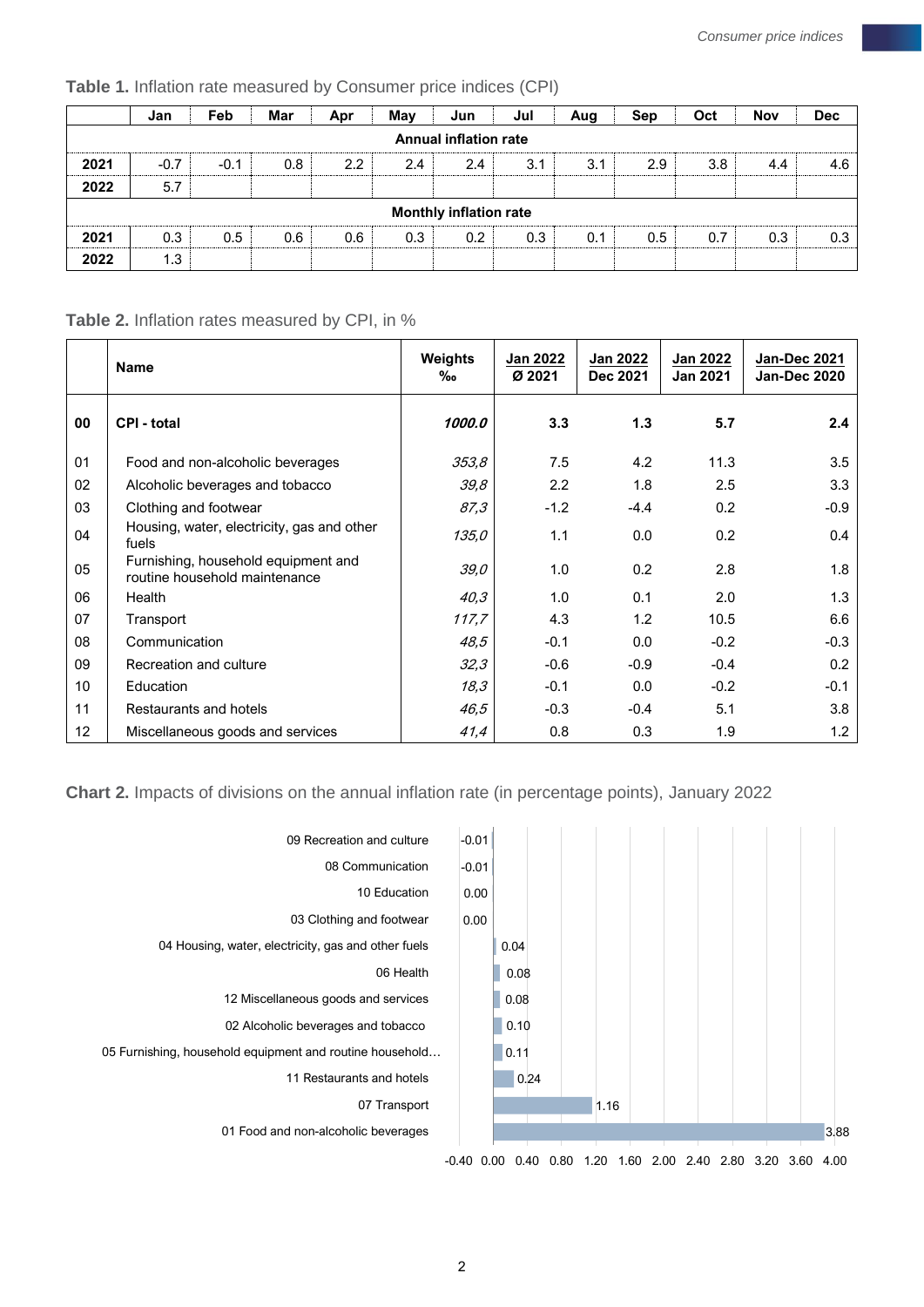| <b>ECOICOP</b> | Group                                                 | Weights<br>‰ | <b>Monthly</b><br>inflation<br>% | Influence in<br>percentage<br>points |
|----------------|-------------------------------------------------------|--------------|----------------------------------|--------------------------------------|
| 0111           | Bread and cereals                                     | 60.1         | 12.8                             | 0.77                                 |
| 0114           | Milk, cheese and eggs                                 | 76.9         | 2.6                              | 0.20                                 |
| 0117           | Vegetables                                            | <i>36.0</i>  | 4.5                              | 0.16                                 |
| 0722           | Fuels and lubricants for personal transport equipment | 64.5         | 2.3                              | 0.15                                 |
| 0112           | Meat                                                  | 91.1         | 1.4                              | 0.12                                 |
| 0454           | Solid fuels                                           | 31.8         | 3.7                              | 0.12                                 |
| 0116           | Fruit                                                 | 20.3         | 3.8                              | 0.08                                 |
| 0115           | Oils and fats                                         | 16.3         | 3.9                              | 0.06                                 |
| 1120           | Accommodation services                                | 18.6         | $-1.6$                           | $-0.03$                              |
| 0441           | Water supply                                          | 11.0         | $-8.4$                           | $-0.09$                              |
| 0321           | Shoes and other footwear                              | 37.9         | $-3.3$                           | $-0.12$                              |
| 0312           | Garments                                              | 48.6         | $-5.4$                           | $-0.26$                              |

**Table 3.** Groups with most important impacts on monthly inflation rate, January 2022

**Table 4.** Groups with most important impacts on annual inflation rate, January 2022

| <b>ECOICOP</b> | Group                                                                            | <b>Weights</b><br>$\%$ o | Annual<br>inflation<br>$\%$ | Influence in<br>percentage<br>points |
|----------------|----------------------------------------------------------------------------------|--------------------------|-----------------------------|--------------------------------------|
| 0722           | Fuels and lubricants for personal transport equipment                            | 64.5                     | 22.6                        | 1.20                                 |
| 0111           | Bread and cereals                                                                | 60.1                     | 18.7                        | 1.09                                 |
| 0117           | Vegetables                                                                       | 36.0                     | 21.1                        | 0.71                                 |
| 0115           | Oils and fats                                                                    | 16.3                     | 41.9                        | 0.63                                 |
| 0114           | Milk, cheese and eggs                                                            | 76.9                     | 7.3                         | 0.55                                 |
| 0112           | Meat                                                                             | 91.1                     | 3.9                         | 0.36                                 |
| 1120           | Accommodation services                                                           | 18.6                     | 9.3                         | 0.18                                 |
| 0116           | Fruit                                                                            | 20.3                     | 8.6                         | 0.17                                 |
| 0454           | Solid fuels                                                                      | 31.8                     | 4.8                         | 0.16                                 |
| 0118           | Sugar, jam, honey, chocolate and confectionery                                   | 16.9                     | 9.2                         | 0.15                                 |
| 0321           | Shoes and other footwear                                                         | 37.9                     | 2.6                         | 0.09                                 |
| 0561           | Non-durable household goods                                                      | 14.3                     | 6.1                         | 0.09                                 |
| 0611           | Pharmaceutical products                                                          | 25.1                     | 2.8                         | 0.07                                 |
| 0911           | Equipment for the reception, recording and reproduction of<br>sound and pictures | 5.2                      | $-2.8$                      | $-0.01$                              |
| 0432           | Services for the maintenance and repair of the dwelling                          | 8.7                      | $-2.5$                      | $-0.02$                              |
| 0960           | Package holidays                                                                 | 4.2                      | $-7.3$                      | $-0.03$                              |
| 0711           | Motor cars                                                                       | 7.1                      | $-6.8$                      | $-0.05$                              |
| 0441           | Water supply                                                                     | 11.0                     | $-7.5$                      | $-0.09$                              |
| 0312           | Garments                                                                         | 48.6                     | $-1.8$                      | $-0.10$                              |

### **Table 5.** Inflation rate measured by Harmonised Indices of Consumer Prices (HICP)**1)**

|                              | Jan                           | Feb    | Mar | Apr | May | Jun | Jul | Aug | Sep | Oct | Nov | <b>Dec</b> |
|------------------------------|-------------------------------|--------|-----|-----|-----|-----|-----|-----|-----|-----|-----|------------|
| <b>Annual inflation rate</b> |                               |        |     |     |     |     |     |     |     |     |     |            |
| 2021                         | $-0.7$                        | $-0.2$ | 0.5 | 1.8 | 2.3 | 2.8 | 3.6 | 3.8 | 3.6 | 3.9 | 4.4 | 4.5        |
| 2022                         | 5.4                           |        |     |     |     |     |     |     |     |     |     |            |
|                              | <b>Monthly inflation rate</b> |        |     |     |     |     |     |     |     |     |     |            |
| 2021                         | 0.3                           | 0.4    | 0.5 | 0.6 | 0.6 | 0.6 | 0.5 | 0.3 | 0.2 | 0.1 | 0.2 | 0.2        |
| 2022                         | 1.2                           |        |     |     |     |     |     |     |     |     |     |            |

 $1)$  More detailed HICP data are available at the following link:  $\overline{\text{Data}}$  $\overline{\text{Data}}$  $\overline{\text{Data}}$